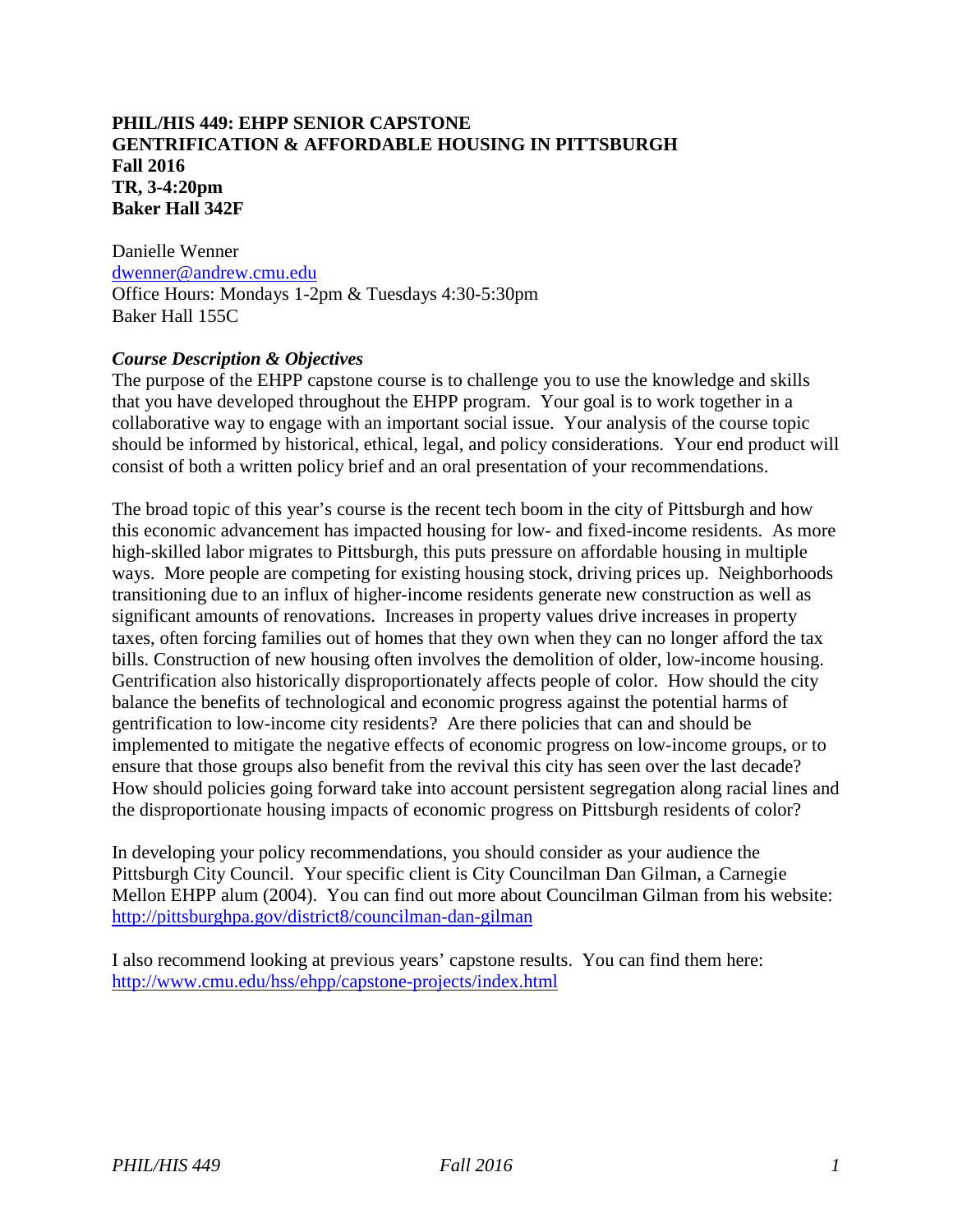This course will not operate in the same way that the bulk of your courses do. This course is designed to be **student-directed** and as such my role as instructor is to point you in the right direction and offer guidance where it is needed. But as the policy-makers, it is **your** 

## **responsibility, as a group, to:**

- Articulate a clear project that it is feasible to complete over the course of a semester with approximately 100-150 person hours of work available per student
- Organize yourselves into a coherent team, including a division of labor in a manner that plays to your team members' strengths
- Develop a team organizational infrastructure to ensure efficient communication, sharing of information, and meeting planning
- Research those issues germane to your project, remembering that your policy recommendations should be informed by historical, legal, and ethical considerations
- Organize your output into a coherent analysis and recommendation
- Present your findings in a clear, accessible manner in both a written report and an oral presentation to your client and the instructor

## *Grading*

Your individual grades for this course will be determined on the basis of both my assessment of your work as well as the assessments of your peers. Each of you will present your individual contributions to the work product during the semester. I will solicit feedback from you about the contributions of your peers both at midterm and at the end of the semestser. Your grades will be assessed as follows:

- Individual presentations 20%
- Final written product 30%
- Final group oral presentation 25%
- Individual contributions to group project: 25%
	- o Grades for this last item will be based on my observations of your working as a group as well as input from your peers. This will include attendance at scheduled meetings; contributions to research, writing, and organizational tasks; and ability to work well with other team members

### *Broad Course Outline*

### Step 1: Background Research

During this part of the course, you should be informing yourselves about the political climate in Pittsburgh related to gentrification and affordable housing trends, as well as reading background materials about the history of urban development and its intersections with both poverty and race. You should identify any relevant local, state, or federal laws that may be germane. You should start to think about what some of the relevant ethical issues are in city planning and development.

### Step 2: Defining the Project

During this part of the course, you will work as a team to articulate a clear mission statement. This mission statement should clarify what you have identified as the most pertinent considerations in the development of affordable housing policy, both historical and ethical. You will need to identify the scope of the policies you seek to develop (City? State? Federal?)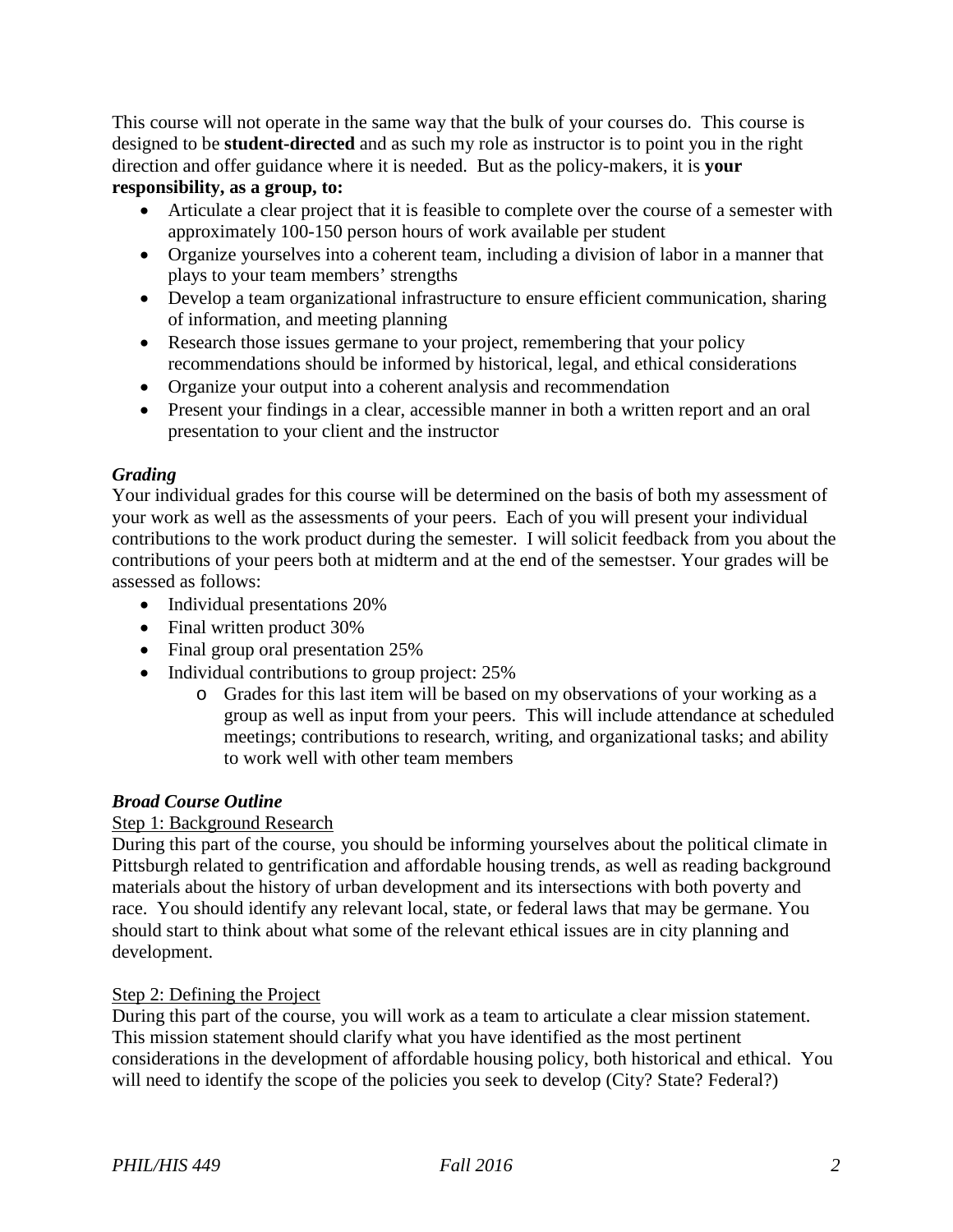During this stage of the project, you will also need to develop a work plan and division of labor. This requires you to establish responsibilities, mechanisms of accountability, and logistical details. Note that although work must be allocated to different individuals or small groups, it is absolutely essential that as the project progresses that you are all talking to each other about where you are. **If you don't coordinate your work, you will end up with a fractured and incoherent final product.**

## Step 3: Research & Analysis

During this part of the course, you will need to determine what it is that you need to learn more about in order to complete the project you have defined. This will involve:

- Identification of topics you need more information about
- Determining where and how you can get that information, and following through to gain it
- Identifying relevant stakeholders with whom you should consult, developing lines of communication with those stakeholders, and seeking their input
- Identifying the most relevant ethical considerations that will come into play in the development of your policy and developing an ethical framework to inform your policy
- Identifying any relevant local, state, or federal statutes or case law and ensuring that your recommendations adhere to both the letter and the spirit of those laws

This stage also involves identifying where you as a group do not feel adequately equipped to fill in gaps in your knowledge. Part of working in a professional capacity is recognizing when you need to ask for help, being able to identify the best people to solicit that help from, and learning how to solicit help in such a way that others are willing to provide it to you.

### Step 4: Construction of Policy Recommendation(s)

Once your analysis of the issue is complete, it will be time to assemble your policy brief. You will need to assemble a written product that motivates the need for policy in this area; clearly and coherently enunciates the relevant ethical, legal, and historical considerations that informed your policy recommendations; provides a brief statement of the policy(ies) you are recommending; and provides a more in-depth report of each aspect of your recommendation, including recommendations for implementation and scale-up.

By the last few weeks of the semester, you should have a solid draft of your policy brief so that you can begin to develop and refine your oral presentation, using this period also to clarify and revise your policy brief.

### Academic Integrity & Plagiarism

Plagiarism refers to the use of any ideas or words from another person or source without appropriate citation. All sources used for this course should be appropriately credited, including information found on the internet, in readings, or from discussions with local stakeholders. If you are unsure about how or whether to credit something, ask. I have a zero-tolerance policy for cheating: **Any student found to have plagiarized any portion of this project may be subject to failure of the course at my discretion.** Additionally, all available institutional penalties will be sought.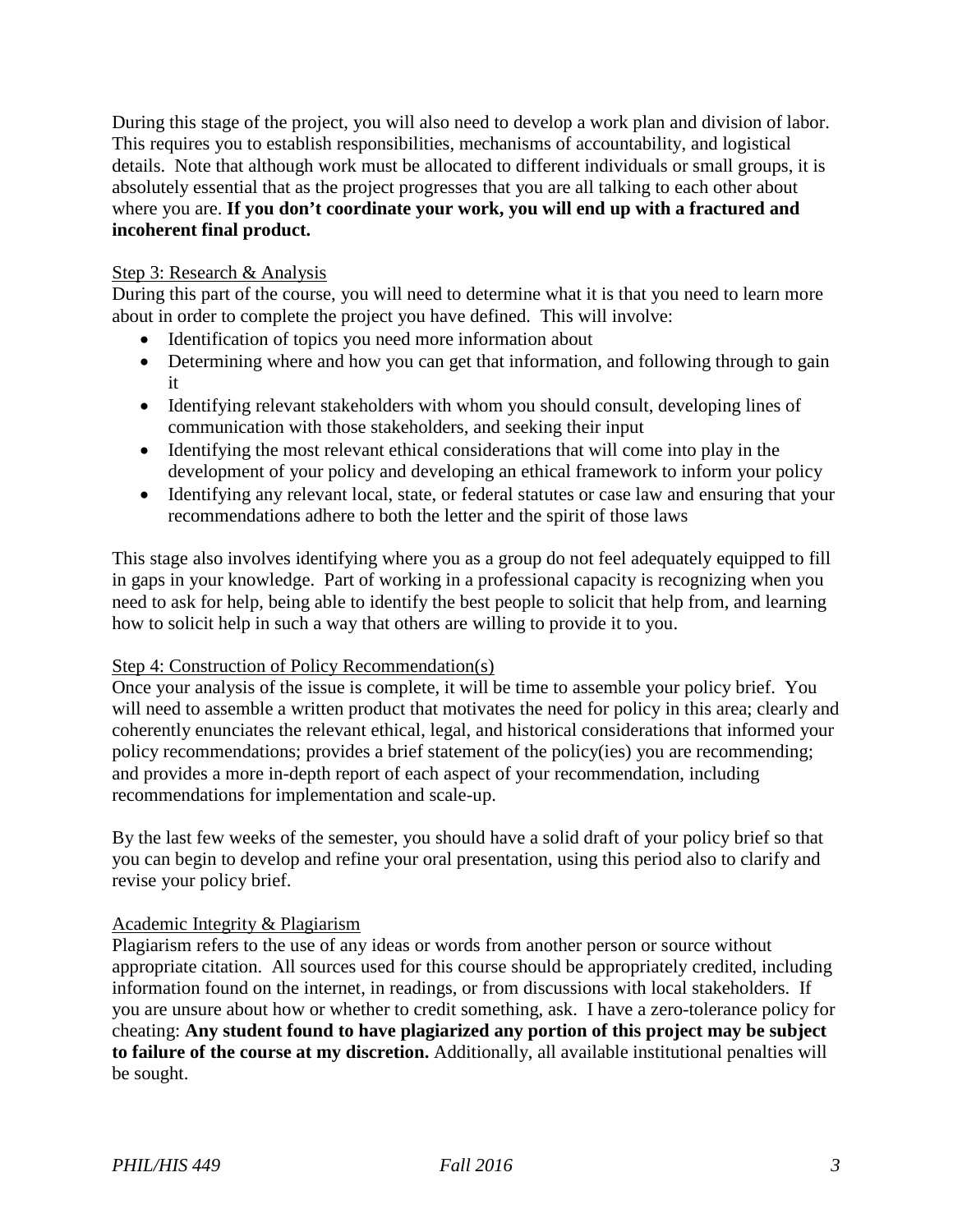*If you wish to request an accommodation due to a documented disability, please see me and contact Disability Resources at [access@andrew.cmu.edu](mailto:access@andrew.cmu.edu) or 412-268-2013 as soon as possible.*

# **Tentative Schedule**

*(Subject to change. You as a group will be largely tasked with scheduling after the first few weeks of the semester.)*

## *Aug 30: Introduction to Topic, Course Mechanics, and Expectations*

Please read before class the following articles about the phenomenon of gentrification:

- [http://www.npr.org/2016/03/30/471347547/in-a-high-rent-world-affordable-and-safe](http://www.npr.org/2016/03/30/471347547/in-a-high-rent-world-affordable-and-safe-housing-is-hard-to-come-by)[housing-is-hard-to-come-by](http://www.npr.org/2016/03/30/471347547/in-a-high-rent-world-affordable-and-safe-housing-is-hard-to-come-by)
- [http://www.slate.com/blogs/moneybox/2016/08/11/why\\_families\\_don\\_t\\_returned\\_to\\_redevel](http://www.slate.com/blogs/moneybox/2016/08/11/why_families_don_t_returned_to_redeveloped_communities_after_public_housing.html?wpsrc=sh_all_dt_tw_top) [oped\\_communities\\_after\\_public\\_housing.html?wpsrc=sh\\_all\\_dt\\_tw\\_top](http://www.slate.com/blogs/moneybox/2016/08/11/why_families_don_t_returned_to_redeveloped_communities_after_public_housing.html?wpsrc=sh_all_dt_tw_top)
- [https://www.theguardian.com/us-news/2016/apr/19/los-angeles-la-gentrification-resistance](https://www.theguardian.com/us-news/2016/apr/19/los-angeles-la-gentrification-resistance-boyle-heights)[boyle-heights](https://www.theguardian.com/us-news/2016/apr/19/los-angeles-la-gentrification-resistance-boyle-heights)
- <http://www.citylab.com/work/2014/02/why-gentrification-so-hard-stop/7708/>
- <http://www.citylab.com/housing/2014/04/theres-basically-no-way-not-be-gentrifier/8877/>
- http://www.slate.com/articles/news and politics/politics/2015/01/the gentrification myth it [\\_s\\_rare\\_and\\_not\\_as\\_bad\\_for\\_the\\_poor\\_as\\_people.html](http://www.slate.com/articles/news_and_politics/politics/2015/01/the_gentrification_myth_it_s_rare_and_not_as_bad_for_the_poor_as_people.html)

## **Step 1: Background Research**

## *Sept. 1: Affordable Housing in Pittsburgh*

- Not enough section 8 housing in Pittsburgh: [http://www.post](http://www.post-gazette.com/local/city/2016/06/20/Millions-in-Pittsburgh-housing-voucher-funding-not-going-to-vouchers/stories/201605060194)[gazette.com/local/city/2016/06/20/Millions-in-Pittsburgh-housing-voucher-funding-not](http://www.post-gazette.com/local/city/2016/06/20/Millions-in-Pittsburgh-housing-voucher-funding-not-going-to-vouchers/stories/201605060194)[going-to-vouchers/stories/201605060194](http://www.post-gazette.com/local/city/2016/06/20/Millions-in-Pittsburgh-housing-voucher-funding-not-going-to-vouchers/stories/201605060194)
- Affordable housing in Lawrenceville: [http://www.post](http://www.post-gazette.com/local/city/2016/06/02/Lawrenceville-seeks-affordable-housing-amid-building-boom/stories/201606020023)[gazette.com/local/city/2016/06/02/Lawrenceville-seeks-affordable-housing-amid-building](http://www.post-gazette.com/local/city/2016/06/02/Lawrenceville-seeks-affordable-housing-amid-building-boom/stories/201606020023)[boom/stories/201606020023](http://www.post-gazette.com/local/city/2016/06/02/Lawrenceville-seeks-affordable-housing-amid-building-boom/stories/201606020023)
- Residents move out of Allegheny dwellings: [http://www.post](http://www.post-gazette.com/local/city/2016/07/03/Residents-will-soon-begin-to-move-from-Allegheny-Dwellings-pittsburgh-north-side/stories/201606240193)[gazette.com/local/city/2016/07/03/Residents-will-soon-begin-to-move-from-Allegheny-](http://www.post-gazette.com/local/city/2016/07/03/Residents-will-soon-begin-to-move-from-Allegheny-Dwellings-pittsburgh-north-side/stories/201606240193)[Dwellings-pittsburgh-north-side/stories/201606240193](http://www.post-gazette.com/local/city/2016/07/03/Residents-will-soon-begin-to-move-from-Allegheny-Dwellings-pittsburgh-north-side/stories/201606240193)
- New Whole Foods development in East Liberty: [http://www.post](http://www.post-gazette.com/business/development/2016/07/27/Whole-Foods-signs-deal-for-second-store-at-East-Liberty-Penn-Plaza-apartments/stories/201607270227)[gazette.com/business/development/2016/07/27/Whole-Foods-signs-deal-for-second-store-at-](http://www.post-gazette.com/business/development/2016/07/27/Whole-Foods-signs-deal-for-second-store-at-East-Liberty-Penn-Plaza-apartments/stories/201607270227)[East-Liberty-Penn-Plaza-apartments/stories/201607270227](http://www.post-gazette.com/business/development/2016/07/27/Whole-Foods-signs-deal-for-second-store-at-East-Liberty-Penn-Plaza-apartments/stories/201607270227)
- Two articles about the possibility of a Pittsburgh affordable housing trust fund: [http://www.post-gazette.com/local/city/2016/07/07/Bill-would-create-housing-trust-for-](http://www.post-gazette.com/local/city/2016/07/07/Bill-would-create-housing-trust-for-Pittsburgh-residents/stories/201607070019)[Pittsburgh-residents/stories/201607070019](http://www.post-gazette.com/local/city/2016/07/07/Bill-would-create-housing-trust-for-Pittsburgh-residents/stories/201607070019) and [http://www.post](http://www.post-gazette.com/local/city/2016/08/10/Affordable-housing-fund-won-t-be-on-November-ballot-in-Pittsburgh/stories/201608100037)[gazette.com/local/city/2016/08/10/Affordable-housing-fund-won-t-be-on-November-ballot](http://www.post-gazette.com/local/city/2016/08/10/Affordable-housing-fund-won-t-be-on-November-ballot-in-Pittsburgh/stories/201608100037)[in-Pittsburgh/stories/201608100037](http://www.post-gazette.com/local/city/2016/08/10/Affordable-housing-fund-won-t-be-on-November-ballot-in-Pittsburgh/stories/201608100037)
- Pittsburgh property tax appeals moratorium:<http://pittsburghpa.gov/mayor/release?id=5962>

## *Sept. 6: City Councilman Dan Gilman*

Your client, Dan Gilman, will be coming to class to discuss what he thinks are the most pressing questions. Use this time to garner as much information and input from him as you can. Ultimately, you will decide what kind of policy you will develop, but Councilman Gilman's expertise should inform that decision.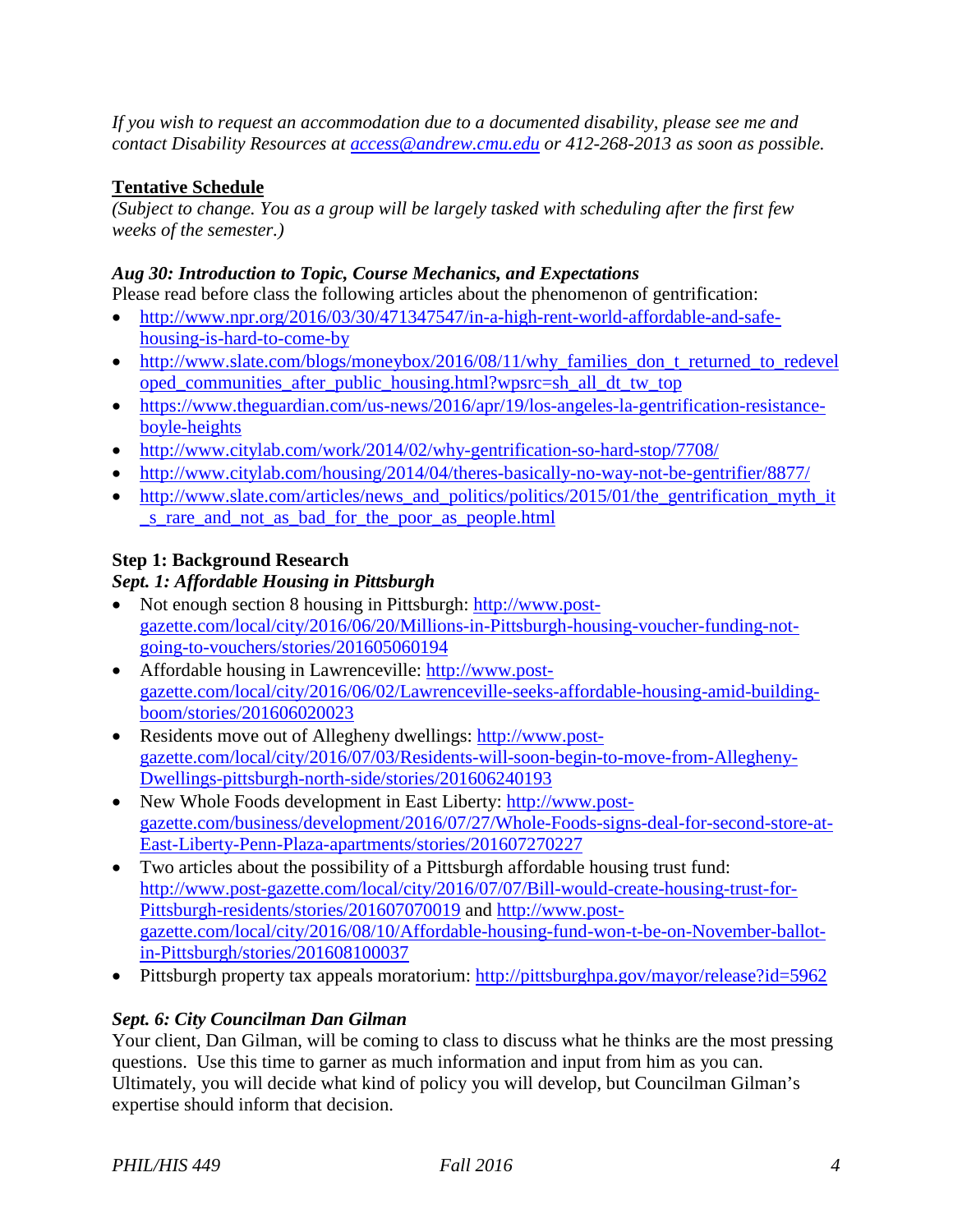### *Sept. 8: Gentrification: What is It? Good or Bad?*

- Smith, N. (2010). A Short History of Gentrification. In J. Brown-Saracino (Ed.), *The Gentrification Debates: A Reader* (pp. 31-36). New York: Routledge.
- Zukin, S. (2010). Gentrification as Market and Place. In J. Brown-Saracino (Ed.), *The Gentrification Debates: A Reader* (pp. 37-44). New York: Routledge.
- Smith, N. (2010). Toward a Theory of Gentrification: A Back to the City Movement by Capital, Not People. In J. Brown-Saracino (Ed.), *The Gentrification Debates: A Reader* (pp. 71- 86). New York: Routledge.
- Byrne, J. P. (2003). Two Cheers for Gentrification. *Howard Law Journal, 46*(3), 405-432.
- Powell, J. A., & Spencer, M. L. (2003). Giving Them the Old "One-Two": Gentrification and the K.O. of Impoverished Urban Dwellers of Color. *Howard Law Journal, 46*(3), 433-490.
- Graham, J. (2013). Playing "Fair" with Urban Redevelopment: A Defense of Gentrification Under the Fair Housing Act's Disparate Impact Test. *Arizona State Law Journal, 45*, 1719-1759.

#### *Sept. 13: The Intersection of Segregation and Gentrification*

- Hunter, M. A., & Robinson, Z. F. (2016). The Sociology of Urban Black America. *Annual Review of Sociology, 42*, 385-405.
- Shrage, L. (2016). Racial Segregation and Equality. *(Author's draft)*.
- Dawkins, Casey J. (2016). Putting Equality in Place: The Normative Foundations of Geographic Equality of Opportunity. *Housing Policy Debate*. [doi:10.1080/10511482.2016.1205646](http://dx.doi.org/10.1080/10511482.2016.1205646)
- "US Supreme Court Barely Saves the Fair Housing Act" [http://www.theatlantic.com/politics/archive/2015/06/the-supreme-court-barely-saves-the](http://www.theatlantic.com/politics/archive/2015/06/the-supreme-court-barely-saves-the-fair-housing-act/396902/)[fair-housing-act/396902/](http://www.theatlantic.com/politics/archive/2015/06/the-supreme-court-barely-saves-the-fair-housing-act/396902/)
- Recommended additional reading: (available on course reserves at Hunt Library):
- Anderson, Elizabeth. (2010). *The Imperative of Integration*. Princeton: Princeton University Press.
- Connolly, N.D.B. (2014). *A World More Concrete: Real Estate and the Remaking of Jim Crow South Florida*. Chicago: University of Chicago Press.

#### *Sept. 15: The Debate About Liberal Urban Policy*

- Imbroscio, D. (2012). Beyond Mobility: The Limits of Liberal Urban Policy. *Journal of Urban Affairs, 34*(1), 1-20.
- Deluca, S. (2012). What is the Role of Housing Policy? Considering Choice and Social Science Evidence. *Journal of Urban Affairs, 34*(1), 21-28.
- Squires, G. D. (2012). Beyond the Mobility versus Place Debate. *Journal of Urban Affairs, 34*(1), 29-33.

Imbroscio, D. (2012). The End of (Urban) Liberalism. *Journal of Urban Affairs, 34*(1), 35-42.

#### Recommended legal research:

Fair Housing Act; Pittsburgh Affordable Housing Task Force 2016 Final Report; Shelley v. Kraemer (1948); Jones v. Mayer Co. (1968); Village of Arlington Heights v. Metropolitan Housing Development Corp. (1977); Texas Department of Housing and Community Affairs v. Inclusive Communities Project (2015)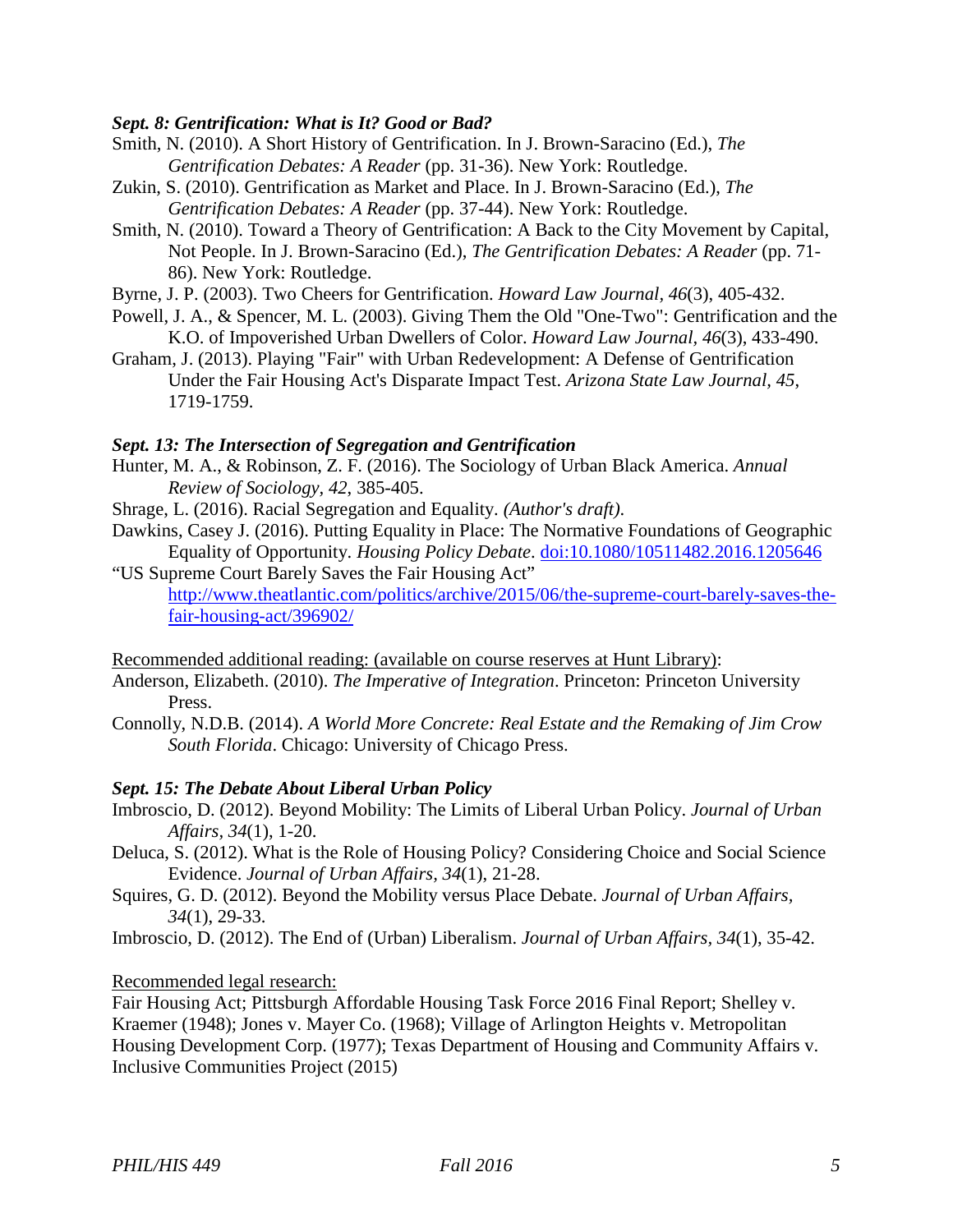## **Step 2: Defining the Project**

### *Sept. 20: Organizational meeting.*

On this day you will, as a group, determine the distribution of labor, establish your organizational infrastructure, set a tentative schedule for the rest of the semester (including hard deadlines on which you will have to produce deliverables for me), and assign first individual research assignments. Necessary hard deadlines:

- Project definition and scope, formal write-up
- Individual presentations on allocated research and analysis set aside two class days for presentations. This should coincide roughly with the end of Step 3/beginning of Step 4 and must occur before mid-semester grades are due (Oct. 24)
- Target date for research completion
- Target date for initial written draft
- Target date for revised written policy
- *Sept. 22: From this date forward, I will not attend class meetings regularly. You are nevertheless required to meet during this time in the reserved space to coordinate and continue your research. I am available to attend any meeting during regular class time if you would like me to, but must be given a minimum of 48 hours notice, and can attend meetings during other times if those times are coordinated with me in advance. I will also attend arbitrary meetings throughout the semester unannounced to check in on your progress (not unlike a boss would). Any hard deadlines established on the 20th you can expect me to be in class.*

*Sept. 27:* 

*Sept. 29***:**

*Oct. 4:*

*Oct. 6:* 

*Oct. 11:* 

*Oct. 13: \*I am out of town on this date and unavailable to attend any meetings\**

- *Oct. 18:*
- *Oct. 20***:**
- *Oct. 25:*

*Oct. 27:* 

*Nov. 1:* 

*Nov. 3:*